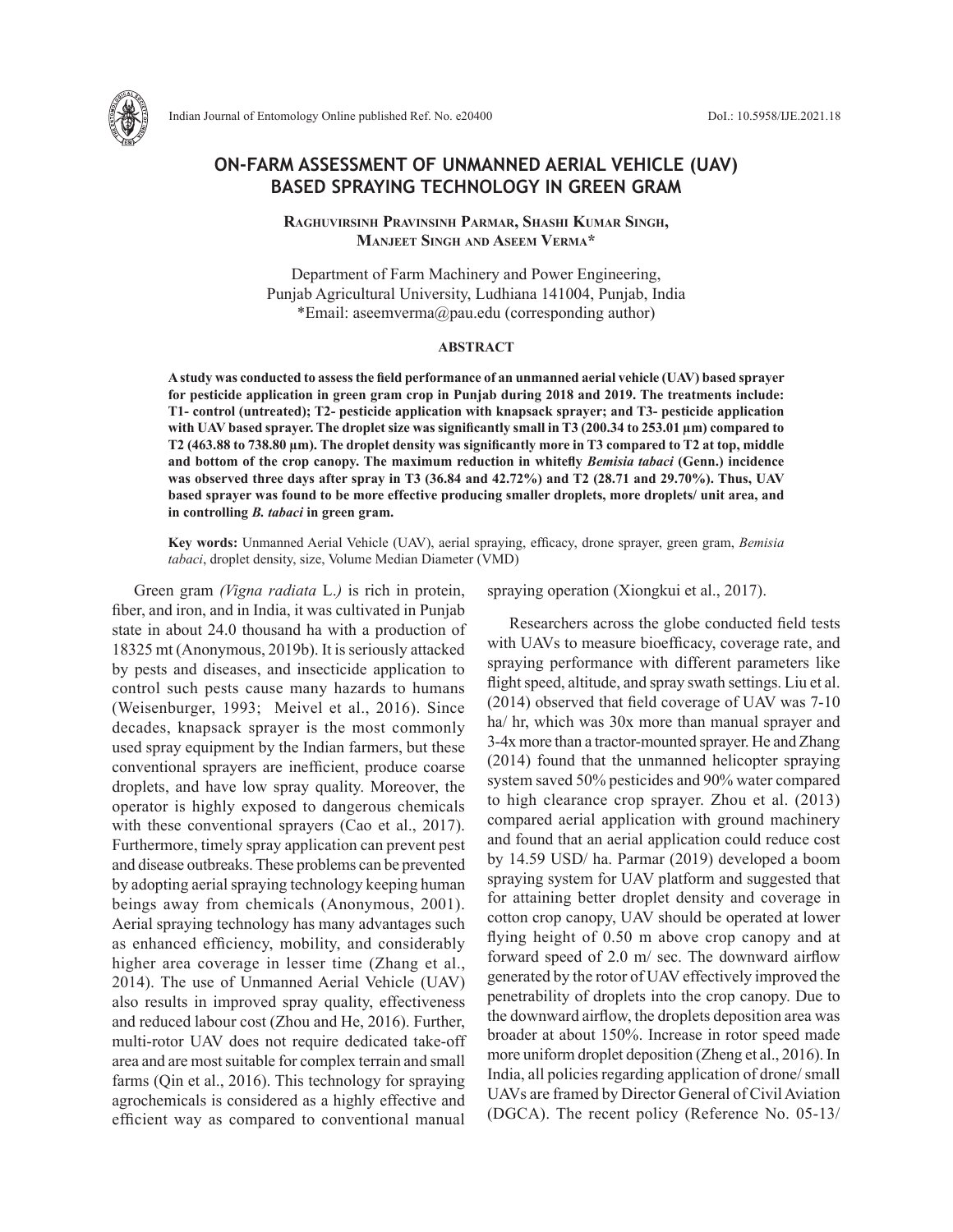2014-AED Vol. IV) is applicable to all Civil Remotely Piloted Aircraft Systems (RPAS) that are controlled from a remote pilot station (Singh et al., 2019). DGCA has categorized drones/ UAVs into five groups based on their total weight. Mini UAVs (2-25 kg) and small UAVs (25-150 kg) are most commonly used for mapping, crop yield assessment and pesticide spraying. In India, very limited research has been conducted on UAV based spraying system, which is challenging with knapsack sprayer, which also involve drudgery of labour. Keeping in view of the advantages of UAV spraying technology, the present study evaluated the feasibility of the UAV based spraying technology in green gram (*Vigna radiata*  L.).

#### **MATERIALS AND METHODS**

The study was conducted at the Research Farm of Punjab Agricultural University, Ludhiana (30°90"N,75°81"E, 247 masl) during 2018 and 2019 (Anonymous, 2019a). Field experiments were conducted to study droplet deposition parameters and pest control efficacy using UAV based sprayer and was compared with a traditional knapsack sprayer. The present study included: T1- control (untreated), T2- pesticide application with knapsack sprayer, and T3- pesticide application with aerial vehicle (UAV) based sprayer. The same variety of green gram (ML-2056) at recommended seed rate was sown. The location of field and pesticide were also kept same with plant to plant and row to row spacing being at 10 and 30 cm, respectively. Pesticide dimethoate 30%EC @617.8 ml/ ha was used in treatment T2 and T3 to control *B. tabaci*  at water volume of 500 l/ ha and 20 l/ ha, respectively. The performance of the sprayers in terms of droplet size, droplet density, and reduction in *B. tabaci*) incidence was recorded.

A vertical take-off and landing (VTOL) type unmanned octacopter was selected as a UAV platform. The spraying platform consisted of a tank of 10 l capacity, miniature diaphragm pump, water hose/ pipeline, spraying nozzles, electronic control valve, and Li-Po batteries to provide the necessary power to the diaphragm pump. Four hollow cone nozzles having 925 μm orifice size were fixed below the BLDC motor mount bracket of the UAV platform at 620 mm spacing in a vertically downward direction for spraying pesticide. UAV based sprayer was operated at 2.0 m/ sec forward speed at a flying height of 1.5 m above the crop canopy (Fig. 1). The knapsack sprayer had a hollow cone nozzle of 1.0 mm nozzle orifice size and a pressure

pump to provide a pressure of 0.8 MPa resulting in flow rate of 6.0 l/ min. The length of the lance of the sprayer was 81 cm. Before actual spray, trials were conducted to achieve the recommended spray application rate- UAV based sprayer gave 18.4 l/ ha while knapsack sprayer achieved 472.1 l/ ha. Further, the field trials were conducted on lesser windy days i.e. when wind speed was less than  $5.4 \text{ km.h}^{-1}$  (Qin et al., 2016).



Fig. 1. Pescare approximation is approximate sprayer in green gram sprayer in  $\frac{1}{2}$ Fig. 1. Pesticide application using UAV based

ame with plant to  $aI. (2007)$  and based on that Volume Median Diameter **0** Treatments were replicated thrice. IMB SPSS 22.0 square root transformation before statistical analysis, **4 0 0** to analyze the data, and also the interactions between following Qin et al. (2016). Split plot design was used randomly from the sampling zone for efficacy against particles were determined. The pesticide was used as per  $\frac{11}{10}$ Spray deposition was observed on randomly selected plants with the crop canopydivided into three equal portions (top, middle, and bottom) according to the plant's height (Fig. 2). The water sensitive paper (WSP) method was used to determined spray quality parameters as per the method prescribed by Ferguson et al. (2020). USB Digital Scale 1.0 software was used to analyze droplets on WSPs. Thereafter, volume contributed by droplets of the particular range was calculated as per the method prescribed by Singh et (VMD), droplet density and droplet size of the sprayed the recommended dose. Five plants/ plot were selected *B. tabaci*. The % reduction in *B. tabaci* was calculated the factors determined. Data were transformed to and then compared between treatments using ANOVA. software was used for ANOVA computation and comparison of mean values done at  $p=0.05$ .



Fig. 2. Position of water sensitive paper at each sampling zone in green gram crop Fig. 2. Position of water sensitive paper at each sampling zone in green gram crop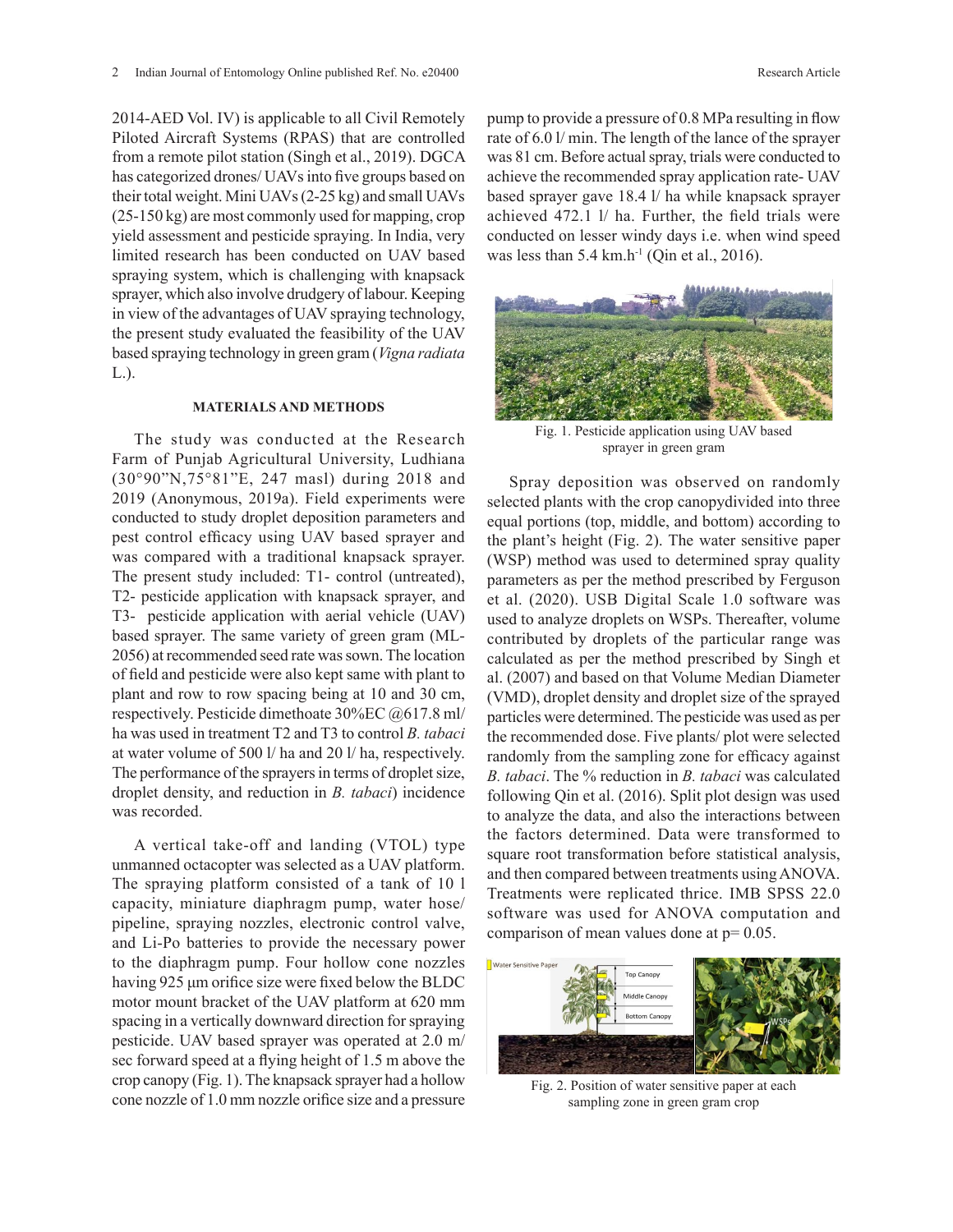## **RESULTS AND DISCUSSION**

Droplet size is one of the most important parameters from the droplet distribution for effective spray application (Knoche, 1994). The mean droplet size  $(\mu m)$  observed during 2018 and 2019 presented in Fig. 3 reveal that it was smaller in treatment T3 (UAV based sprayer). This could be because of use of use ultra-low volume (ULV) spray nozzles. Also, downward airflow pressure generated by the UAV's propellers breaks down the droplet particles into a smaller size. These results agree with those of Sunada et al. (2005). The crop canopy had significant effect on droplet size, significant difference in bottom canopy was observed (Fig. 4). In UAV based sprayer, droplet size distribution was found uniform while in case of knapsack sprayer significant variation in droplet size distribution was observed. According to Qin et al. (2016) and Smith et al. (2000) droplet size between 50 to 400 µm should be optimum for a better and effective spray. In UAV based sprayer droplet size varied from 200.34 to 253.01 µm which falls in the optimum range, to penetrate the green gram canopy (top, middle and bottom). UAV based sprayer with I

can penetrate such a canopy, with bottom canopy droplets being slightly smaller. This could be due to reason that suspended droplet particles were deposited in the bottom canopy for both types of sprayers.

The most crucial factor in precision spraying is droplet density and it depends upon the canopy structure se ultra-low of crop (Xu et al., 2006a; Xu et al., 2006b; Rawn et al., 2007). The mean droplet density (number of droplets/ cm<sup>2</sup>) observed in the study reveal that the droplet density was more with UAV based sprayer compared to that of Knapsack sprayer. This might be due to smaller droplets **8 0 0** generation by the UAV based sprayer and higher coverage. Treatments had significant effect on droplet **6 0 0** density, and significant difference in droplet density in the bottom canopy was observed. According to Qin et al. (2016), crop in the upper and outside regions are likely to gain more depositions than are those inside the crop **0** canopy. Similar trend was found with UAV based spray; droplet density (140.81 droplets/ cm2 ) at top canopy was 4.18x higher compared to that of knapsack sprayer in am 2018; also at middle canopy, it was significantly higher  $\frac{1}{2}$ with UAV spray. The coverage at bottom canopy was y<br>a<br>d<br>P



Table 1. Efficacy of sprays against *B. tabaci* in green gram (% reduction)

| $\sim$<br>Top Middle Baron<br>T3e UAV base<br>$c_{\lambda n_{Opy}}$              | Treatment                                    |         | iddle      |            | <b>Drople</b> |                                                       |         |               |               |            |  |
|----------------------------------------------------------------------------------|----------------------------------------------|---------|------------|------------|---------------|-------------------------------------------------------|---------|---------------|---------------|------------|--|
| Fig. 3. Canopy wise droplet size $(\mu m)$ in                                    |                                              |         |            |            |               | Top Canopy                                            |         | Middle Canopy | Bottom Canopy |            |  |
| green gram                                                                       |                                              |         |            |            |               | Fig. 4. Droplet density in crop canopies (2018, 2019) |         |               |               |            |  |
| Table 1. Efficacy of sprays against <i>B. tabaci</i> in green gram (% reduction) |                                              |         |            |            |               |                                                       |         |               |               |            |  |
|                                                                                  | Mean number of whitefly adults/ three-leaves |         |            |            |               |                                                       |         |               |               |            |  |
| Treatments                                                                       | <b>Before</b><br>spray                       | 1 DAS   | 3 DAS      | 7 DAS      | 10 DAS        | <b>Before</b><br>spray                                | 1 DAS   | 3 DAS         | 7 DAS         | 10 DAS     |  |
|                                                                                  |                                              |         | 2018       |            |               |                                                       |         | 2019          |               |            |  |
| $T1 = Untreated$                                                                 | 6.60                                         | 7.33    | 8.13       | 8.87       | 9.80          | 6.60                                                  | 7.00    | 7.53          | 7.80          | 8.53       |  |
| control                                                                          | (2.57)a                                      | (2.71)a | $(2.85)$ b | $(2.98)$ b | (3.13)b       | (2.57)a                                               | (2.65)a | $(2.74)$ b    | $(2.79)$ b    | $(2.92)$ b |  |
| T2= Knapsack                                                                     | 6.73                                         | 6.13    | 4.80       | 5.27       | 6.07          | 6.53                                                  | 5.73    | 4.73          | 5.47          | 5.73       |  |
| sprayer                                                                          | (2.59)a                                      | (2.48)a | (2.19)a    | (2.29)a    | (2.46)a       | (2.56)a                                               | (2.39)a | (2.18)a       | (2.34)a       | (2.39)a    |  |
|                                                                                  |                                              | [8.91]  | [28.71]    | [21.78]    | [9.90]        |                                                       | [14.85] | [29.70]       | [18.81]       | [14.85]    |  |
| T3= UAV based                                                                    | 6.33                                         | 6.00    | 4.00       | 5.20       | 5.73          | 6.87                                                  | 5.73    | 3.93          | 5.20          | 5.73       |  |
| sprayer                                                                          | (2.52)a                                      | (2.45)a | (2.00)a    | (2.28)a    | (5.73)a       | (2.62)a                                               | (2.39)a | (1.98)a       | (2.28)a       | (2.39)a    |  |
|                                                                                  |                                              | [5.26]  | [36.84]    | [17.89]    | [9.47]        |                                                       | [16.50] | [42.72]       | [24.27]       | [16.50]    |  |
| S. Em. $\pm$                                                                     | 0.25                                         | 0.44    | 0.68       | 0.66       | 0.68          | 0.20                                                  | 0.27    | 0.57          | 0.44          | 0.50       |  |
| CD(0.05)                                                                         | 0.75                                         | 1.32    | 2.03       | 1.99       | 2.04          | 0.60                                                  | 0.81    | 1.70          | 1.33          | 1.51       |  |
| <b>CV</b>                                                                        | 0.568                                        | 1.75    | 4.148      | 3.97       | 4.18          | 0.37                                                  | 0.66    | 2.88          | 1.78          | 2.29       |  |

Note: DAS: Days after spray; Those in () square root transformed values and [] % reduction over control; Mean values in the same column showing similar alphabets at par.